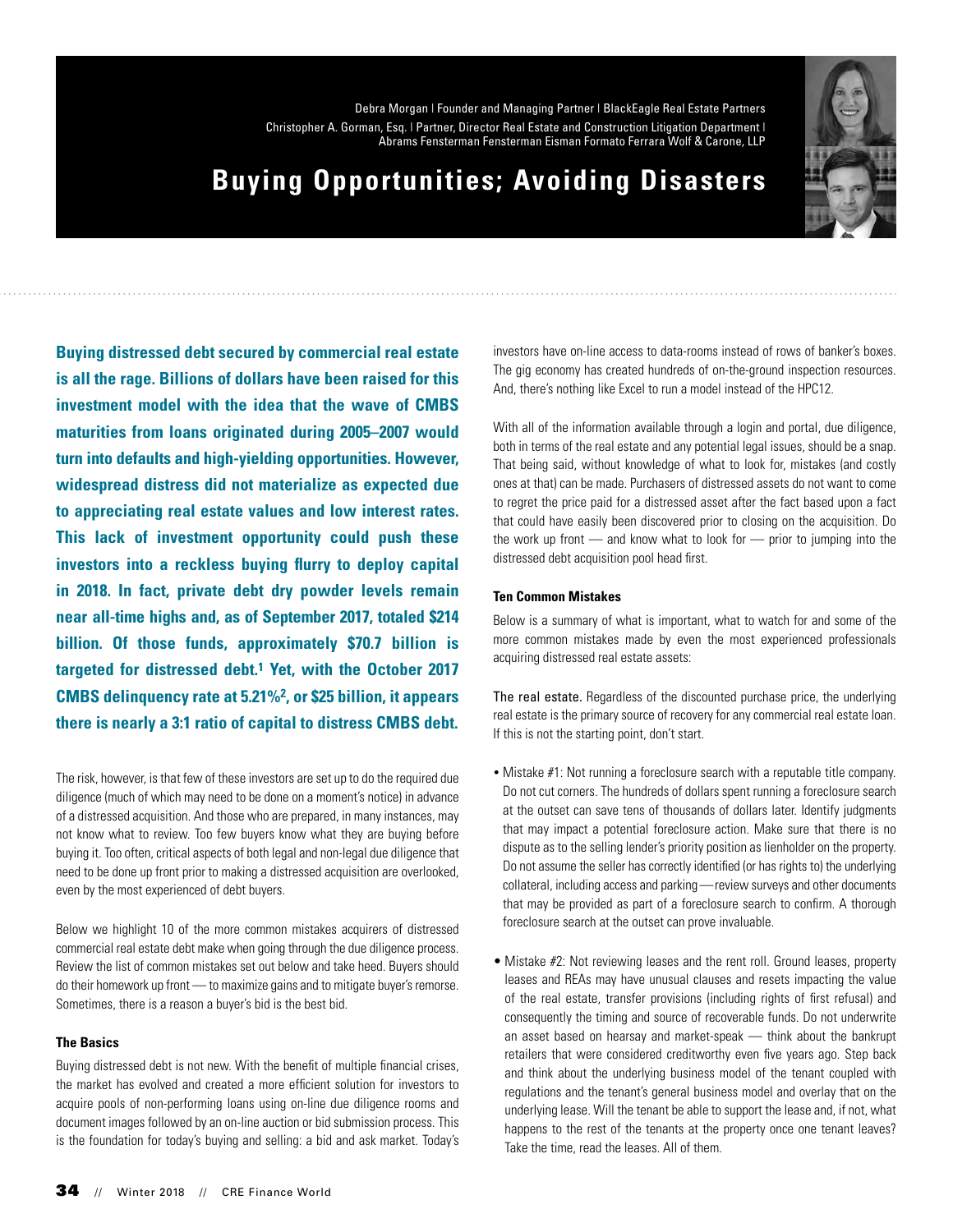• Mistake #3: Not understanding special assessments and local municipalities. Buyer beware. Today's rising property values have brought forth a wellanchored party to the transaction — the underlying municipality. The local government has decided to capitalize on the wealth creating special assessments, tax value resets and other revenue generating opportunities. Also, if the buyer's model includes a foreclosure and subsequent reposition of the collateral, make sure that is not going to be an issue with the municipality. The local municipality may have a different agenda — including unique zoning or other laws that prevent subsequent property owners from executing a real estate business plan after taking title. The buyer may be seen as an outsider and as a source of capital — after all, the buyer bought a \$15 million loan, and therefore it must have substantial resources.

**"The underlying ground lease contained a provision that required all subsequent buyers of the real estate to pay a 6% transfer fee, upon each transfer, including a transfer by foreclosure. This significantly increased the transaction costs to the lender on the \$20 million loan." – Asset Manager**

- Mistake #4: Not understanding the status of litigation. Is a foreclosure action already in process? If so, then counsel should be engaged to review the litigation file to see if there are any issues that may cause the foreclosure process to take longer than anticipated. Real estate recovery laws are driven by the property laws of the state and the venue of any litigation matters in terms of timing. Experienced foreclosure litigation counsel should be able to provide advice to the buyer around litigation benefits and detriments in one forum versus another (e.g., is this a borrower friendly venue? If so, re-think the acquisition or, at a minimum, the pricing for the acquisition). Time is money — identify the litigation pitfalls and make sure the chain of title to the loan is clear and recorded.
- Mistake #5: Receiverships. Getting a receiver in place may be the quickest way that the buyer, as the debt acquirer, can start generating revenue from the loan. But the laws in various jurisdictions vary as to whether a lender is entitled to a receiver and the powers a receiver may have, including distribution of net operating income prior to a resolution of the lawsuit. Experienced foreclosure litigation counsel will be able to advise its clients on receiverships in a particular jurisdiction and how long it might take to get a receiver in place and what that receiver may (or may not) be able to do once in place. Receivers may collect rent while a foreclosure action is pending, and that rental revenue stream may come into consideration when trying to price the purchase price for the loan. However, receivers can also make recommendations to the court to pay past-due amounts, improve the property and use debt (receiver certificates) or net operating income to make those improvements.
- Mistake #6: Not knowing or seeing the property. While free, Google Earth is not a substitute for the time and value of a site inspection. Many commercial real estate professionals have an unusual ability to remember a site once they have seen it. And, once there, it is hard to forget how hard (or easy) it is to find or access the property or the invaluable experience of sitting in the deli as chatty tenants grab a snack. Google Earth rarely has a hard time finding the real estate and does not eavesdrop on tenants in the deli.
- Mistake #7: Not knowing the default. Make sure that it is clear how the underlying loan came to be distressed, and if there are any potential lender claims that pre-date the borrower's default. Not all defaults are created equal and not all buyers will have bona fide purchaser status. Short payment defaults can, in many jurisdictions, be cured under state law, which may quickly get the buyer back to holding a performing loan (which it may not want if, ultimately, the desire is to own the real estate). Also, older defaults could present statute of limitations issues if the prior lender did not act upon the default soon enough. The courts generally do not look favorably upon a lender operating outside the loan documents when it comes to disbursements or response times to borrower requests. The buyer inherits the history and only knows what the seller shares in the due diligence vault, which generally does not include historic emails between borrower and lender, assuming there is a communication trail.
- Mistake #8: Not knowing the customer. Yes, that's right, the customer. This is a two-fold inquiry. First, who is selling the distressed loan and what is their reputation? This is critical, and do not hesitate to ask why might the seller be looking to unload the debt, especially in states that offer a short-term nonjudicial foreclosure. Approach this with a critical eye. The second part of the inquiry is who is the ultimate borrower? The principals behind the commercial real estate are people. They are investors, owners, and operators with households, commitments, college tuition to pay and retirement accounts. They are beneficiaries of inheritances or property holders because of divorce (i.e., emotional). They are trying to make money  $-$  yes, money  $-$  i.e., the same goal as the lender. Knowing the borrower and the borrower's track record may allow a buyer to capitalize upon its investment sooner. Does the borrower have a history of being litigious? If so, add time and costs to the model. Do the principals have any assets other than the subject property that the loan purchaser may be able seize upon in the event there is a personal guaranty? If so the loan purchaser may want to factor this into pricing, as there may be more than just the underlying asset for recovery.
- Mistake #9: Not reviewing the lender's loan file, if it is available. State and Federal laws are continuing to move to a more neutral (read: compassionate) venue. The CFPB and other agencies, are designed to improve and document the lender (yes, the note buyer is the lender) and borrower interaction, making sure there is fair treatment. What is fair is not at the discretion of an asset manager servicing a portfolio [read: 15-20 loans, multiple pieces of collateral under each loan and in varying stages of collection] of non-performing loans. The buyer should consider the servicing history and liability it may be inheriting when acquiring a non-performing loan; consider the borrower's efforts to repay the loan and communicate with the prior lender; and consider the emotional history behind the property's ownership. It is rare that a lender does not prevail in its recovery efforts, but it is a time and expense that must be evaluated, and one or two bad loans can easily blow an Internal Rate of Return or Multiple.

**"I have a wife and two daughters and would be remorseful if I did not [sincerely] compliment you on that magnificent piece of jewelry." – Asset Manager**